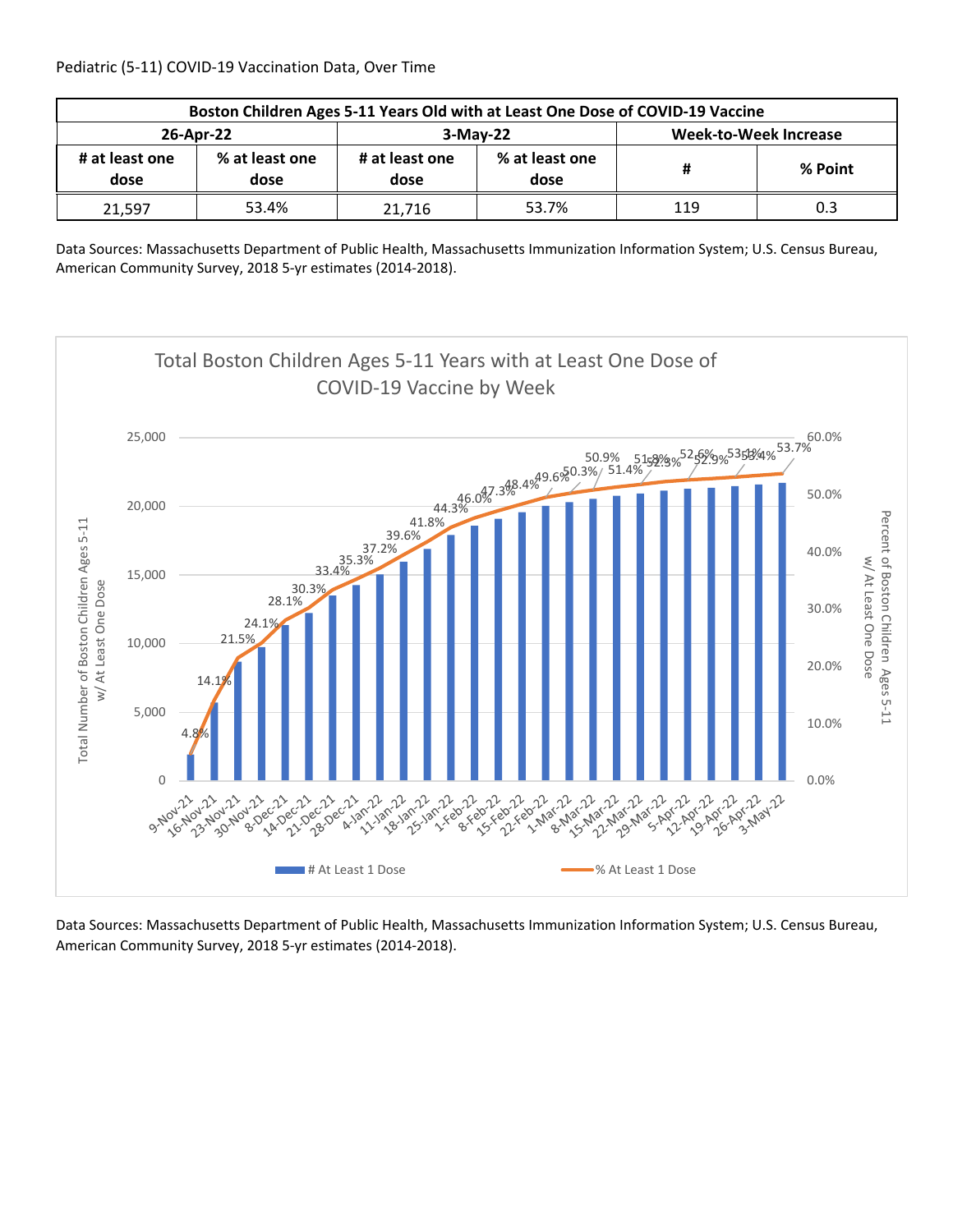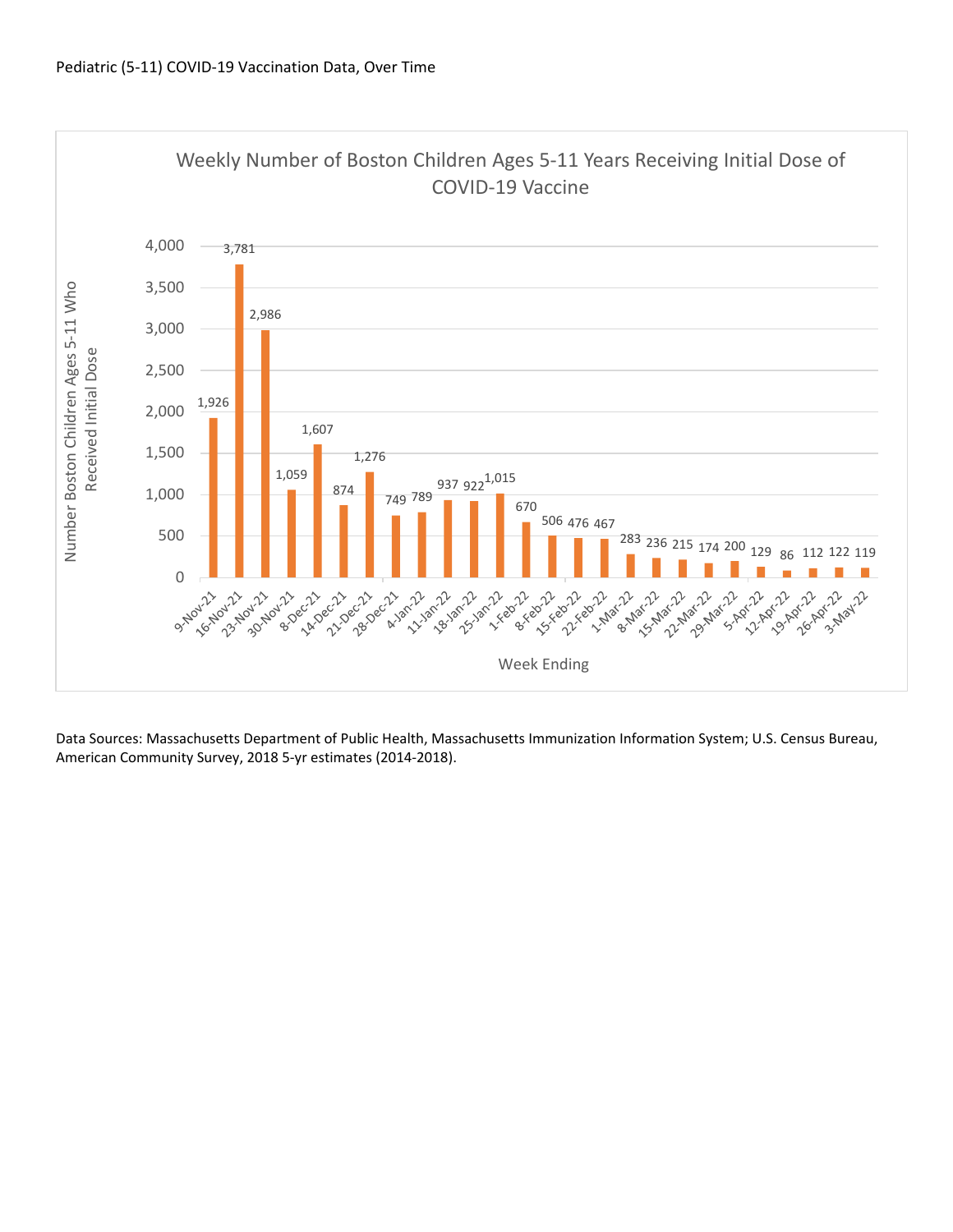Pediatric (5‐11) COVID‐19 Vaccination Data, Over Time

| Boston Children Ages 5-11 Years Old who are Fully Vaccinated for the COVID-19 Vaccine |                       |                       |                              |                              |         |  |  |
|---------------------------------------------------------------------------------------|-----------------------|-----------------------|------------------------------|------------------------------|---------|--|--|
| 26-Apr-22                                                                             |                       |                       | $3-May-22$                   | <b>Week-to-Week Increase</b> |         |  |  |
| # Fully<br>Vaccinated                                                                 | % Fully<br>Vaccinated | # Fully<br>Vaccinated | % Fully<br><b>Vaccinated</b> | Ħ                            | % Point |  |  |
| 17,979                                                                                | 44.5%                 | 18,065                | 44.7%                        | 86                           | 0.2     |  |  |

Data Sources: Massachusetts Department of Public Health, Massachusetts Immunization Information System; U.S. Census Bureau, American Community Survey, 2018 5‐yr estimates (2014‐2018).

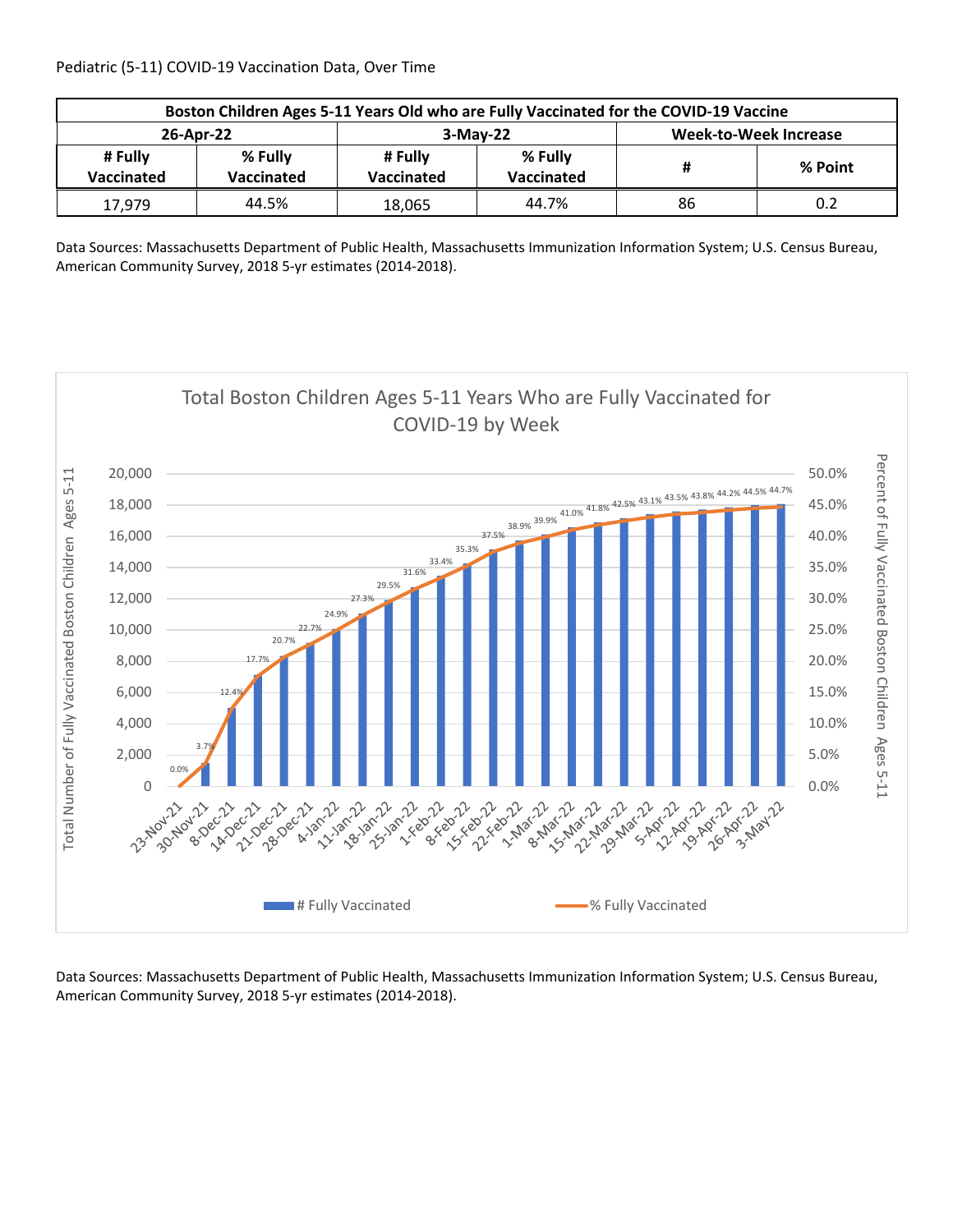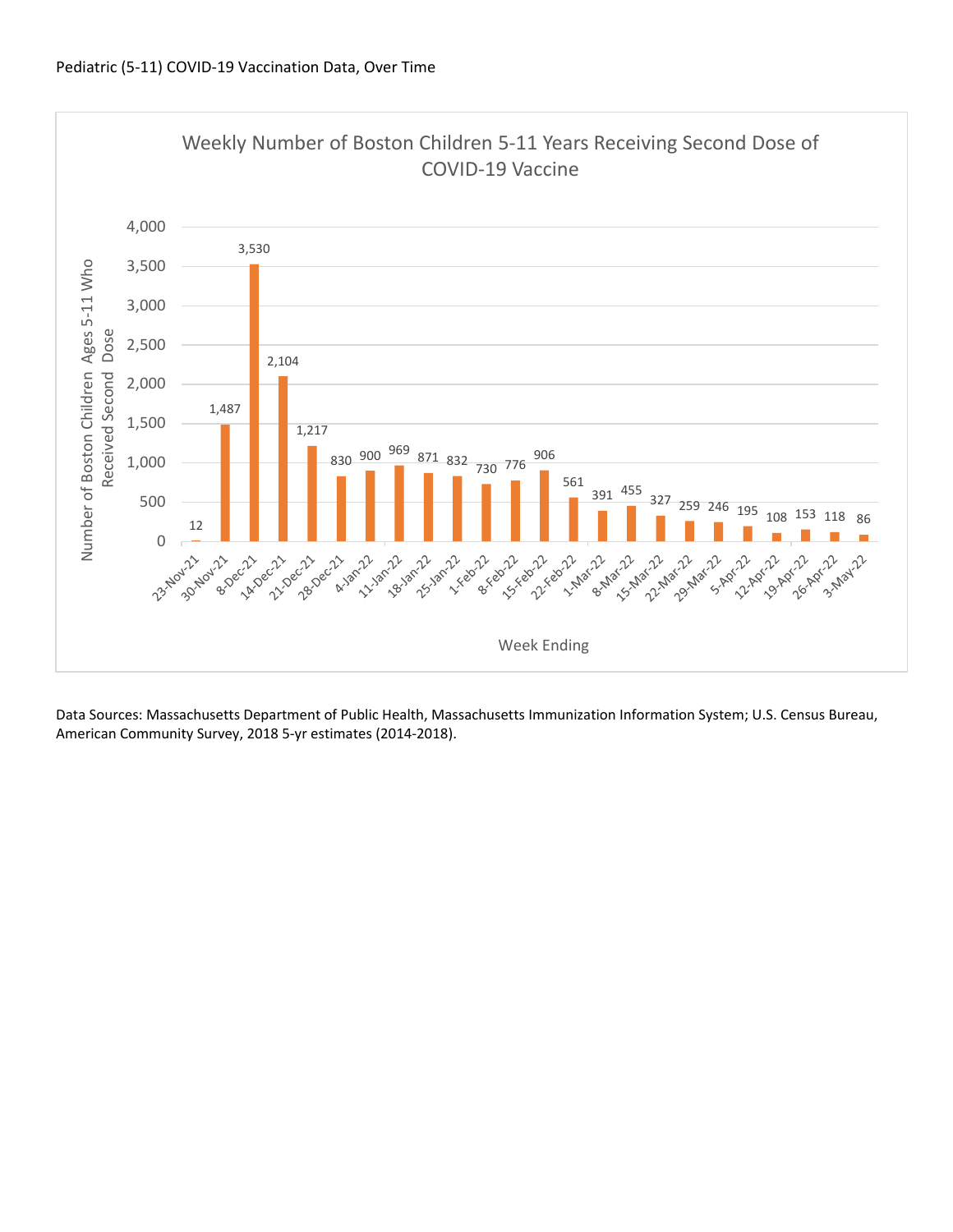

\* Total number of Boston children with at least one dose (5‐11 years old) is 21,716 as of 5/3/2022; population‐based percentages for children of other racial/ethnic groups (n=3,077) are not included in this chart due to unavailable comparable population data.

Asian/PI = Asian, Native Hawaiian, and Pacific Islander.

NOTE: Population estimates for the specified age group of children ages 5‐11 are not available by race/ethnicity. Therefore, the population size of children ages 5‐11 in each racial/ethnic group was approximated as follows: population estimate of children ages 5‐ 10 + 40% of the population estimate of children ages 10‐14.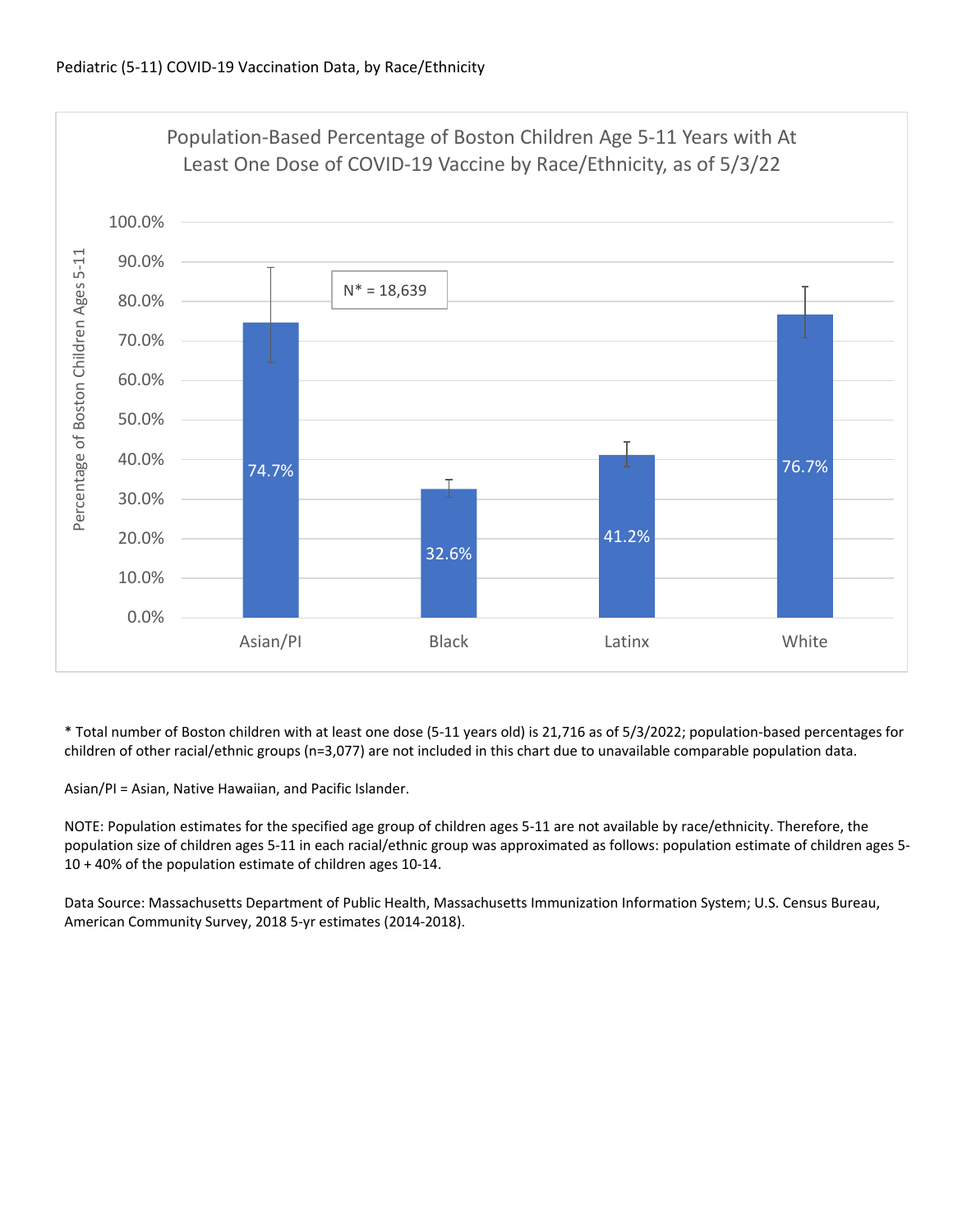

\* Total number of Boston children who are fully vaccinated (5‐11 years old) is 18,065 as of 5/3/2022; population‐based percentages for children of other racial/ethnic groups (n=2,397) are not included in this chart due to unavailable comparable population data.

Asian/PI = Asian, Native Hawaiian, and Pacific Islander.

NOTE: Population estimates for the specified age group of children ages 5‐11 are not available by race/ethnicity. Therefore, the population size of children ages 5‐11 in each racial/ethnic group was approximated as follows: population estimate of children ages 5‐ 10 + 40% of the population estimate of children ages 10‐14.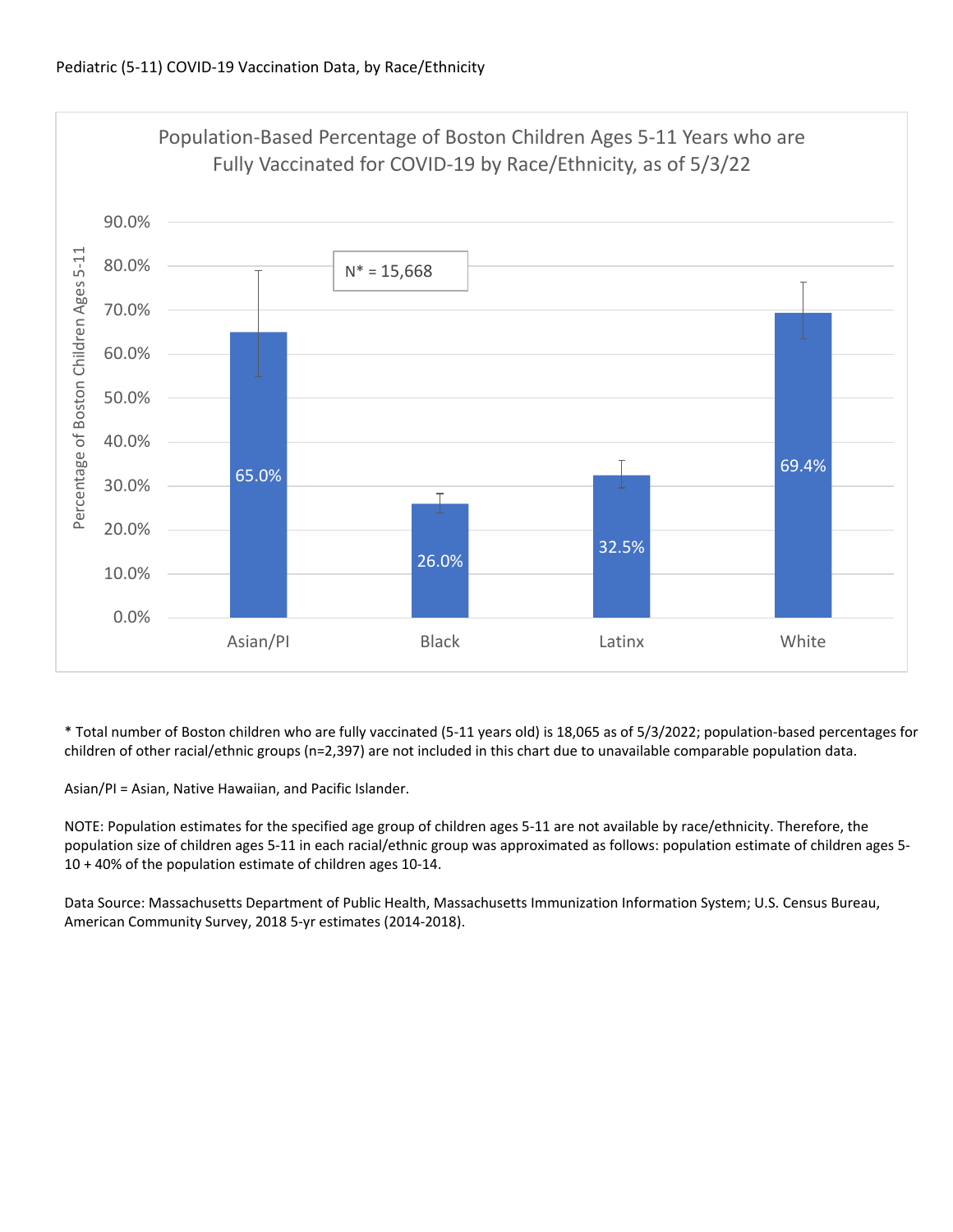| Boston Children Ages 5-11 Years with At Least One Dose of COVID-19 Vaccine by ZIP, as of 5/3/22 |            |            |                 |            |            |            |  |
|-------------------------------------------------------------------------------------------------|------------|------------|-----------------|------------|------------|------------|--|
|                                                                                                 | <b>ZIP</b> | Pop        | At Least 1 Dose |            |            |            |  |
| Neighborhood                                                                                    |            |            | Count           | % Estimate | 95% CI (L) | 95% CI (U) |  |
| BB/BH/DT/NE/WE                                                                                  | 02108      | $\ast\ast$ | 114             | $\ast\ast$ | $**$       | $\ast\ast$ |  |
| BB/BH/DT/NE/WE                                                                                  | 02109      | $\ast\ast$ | 96              | $**$       | $**$       | $***$      |  |
| BB/BH/DT/NE/WE                                                                                  | 02110      | $\ast\ast$ | 48              | $**$       | $***$      | $***$      |  |
| South End                                                                                       | 02111      | 424        | 363             | 85.6%      | 60.9%      | 100.0%     |  |
| BB/BH/DT/NE/WE                                                                                  | 02113      | 159        | 72              | 45.3%      | 32.1%      | 77.1%      |  |
| BB/BH/DT/NE/WE                                                                                  | 02114      | 341        | 285             | 83.6%      | 54.7%      | 100.0%     |  |
| Fenway                                                                                          | 02115      | 707        | 285             | 40.3%      | 29.6%      | 63.3%      |  |
| BB/BH/DT/NE/WE                                                                                  | 02116      | 502        | 561             | 99.9%      | 85.2%      | 100.0%     |  |
| South End                                                                                       | 02118      | 1,573      | 858             | 54.5%      | 43.8%      | 72.2%      |  |
| Roxbury                                                                                         | 02119      | 2,550      | 1,168           | 45.8%      | 39.0%      | 55.5%      |  |
| Roxbury                                                                                         | 02120      | 762        | 303             | 39.8%      | 30.8%      | 56.1%      |  |
| Dorchester 21-25                                                                                | 02121      | 3,563      | 1,190           | 33.4%      | 29.3%      | 38.8%      |  |
| Dorchester 22-24                                                                                | 02122      | 1792       | 934             | 52.1%      | 42.6%      | 67.0%      |  |
| Dorchester 22-24                                                                                | 02124      | 4778       | 2,007           | 42.0%      | 36.9%      | 48.7%      |  |
| Dorchester 21-25                                                                                | 02125      | 2192       | 1,097           | 50.0%      | 42.6%      | 60.6%      |  |
| Mattapan                                                                                        | 02126      | 2591       | 904             | 34.9%      | 29.5%      | 42.7%      |  |
| South Boston                                                                                    | 02127      | 1543       | 816             | 52.9%      | 45.1%      | 64.0%      |  |
| East Boston                                                                                     | 02128      | 3815       | 2,087           | 54.7%      | 48.7%      | 62.4%      |  |
| Charlestown                                                                                     | 02129      | 1265       | 995             | 78.7%      | 64.5%      | 100.0%     |  |
| Jamaica Plain                                                                                   | 02130      | 1848       | 1,573           | 85.1%      | 72.8%      | 100.0%     |  |
| Roslindale                                                                                      | 02131      | 2742       | 1,602           | 58.4%      | 50.6%      | 69.1%      |  |
| <b>West Roxbury</b>                                                                             | 02132      | 1519       | 1,299           | 85.5%      | 70.9%      | 100.0%     |  |
| Allston/Brighton                                                                                | 02134      | 541        | 338             | 62.5%      | 44.1%      | 100.0%     |  |
| Allston/Brighton                                                                                | 02135      | 1367       | 984             | 72.0%      | 58.7%      | 93.0%      |  |
| <b>Hyde Park</b>                                                                                | 02136      | 3153       | 1,511           | 47.9%      | 41.0%      | 57.6%      |  |
| Allston/Brighton                                                                                | 02163      | $***$      | $\ast$          | $**$       | $**$       | $***$      |  |
| BB/BH/DT/NE/WE                                                                                  | 02199      | $***$      | $\ast$          | $**$       | $***$      | $***$      |  |
| South Boston                                                                                    | 02210      | $\ast\ast$ | 77              | $***$      | $***$      | $***$      |  |
| Fenway                                                                                          | 02215      | $\ast\ast$ | 109             | $***$      | $***$      | $***$      |  |

BB/BH/DT/NE/WE = Back Bay/Beacon Hill/Downtown/North End/West End.

\* Value has been suppressed because the dose records number in the specified ZIP code area is less than 30.

\*\* Suppressed due to unstable population denominator estimates.